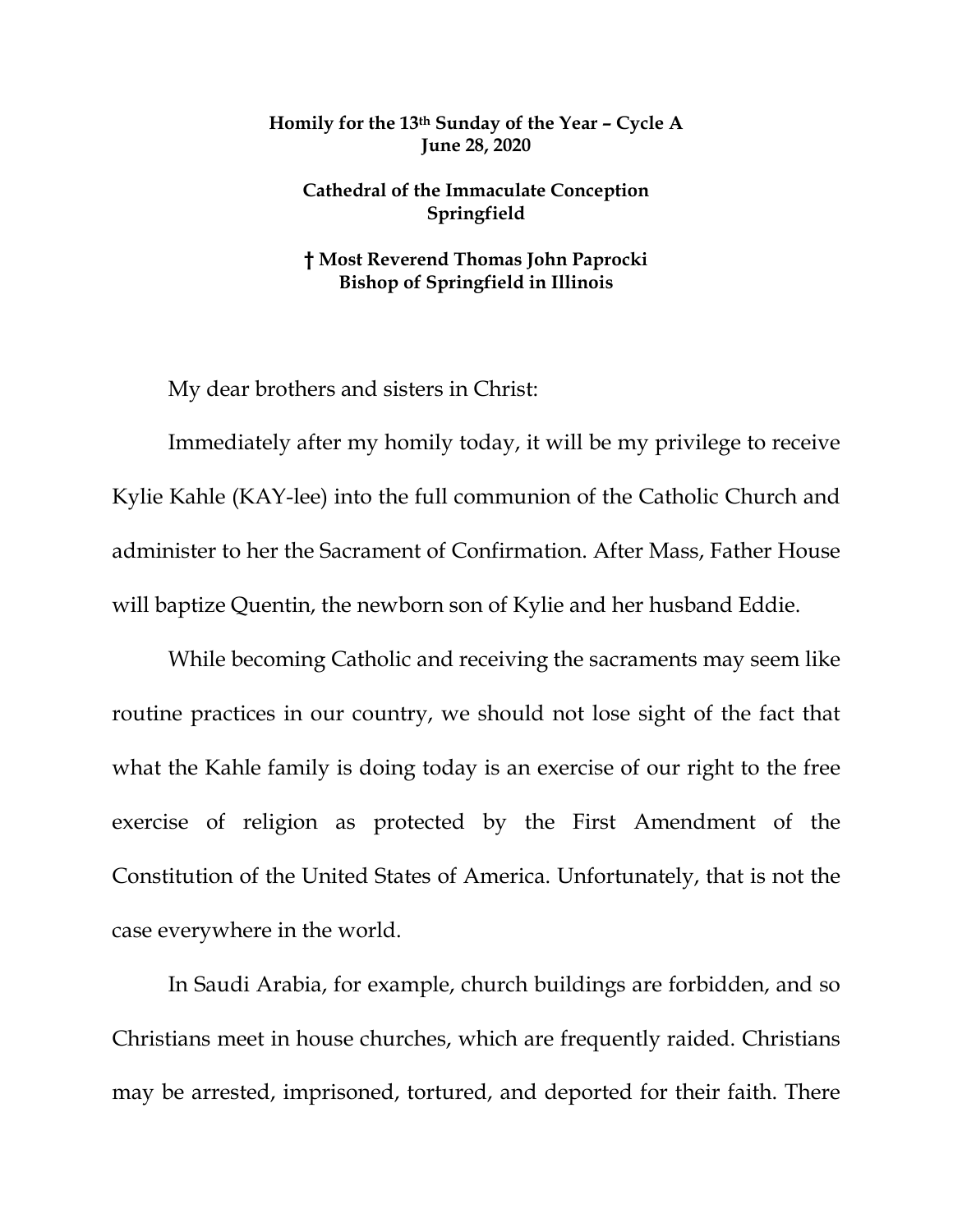are a few Muslim-born Christians, since conversion from Islam is punishable by death.

In North Korea, Christians are required, like everyone else, to worship the nation's leader, and belonging to another religion makes you an enemy of the state. Thousands of Christians are imprisoned, and many have reportedly been tortured and executed. Believers meet secretly, and risk arrest and death by doing so.

In Somalia, Islam is the state religion, and converting to another religion is illegal. The Islamist group al-Shabaab has stated that it wants to rid Somalia of all Christians, and people suspected of following the faith are likely to be killed on the spot. Many meet in secret, or do not meet at all, and cannot own Bibles. Many more examples from around the world could be given, but these are among the worst places on earth to be a Christian. [1](#page-5-0)

The fact that religious liberty is protected in our U.S. Constitution should not lull us into complacency, as we see an increasing number of incidents where religious freedom is being compromised or threatened even in our own country.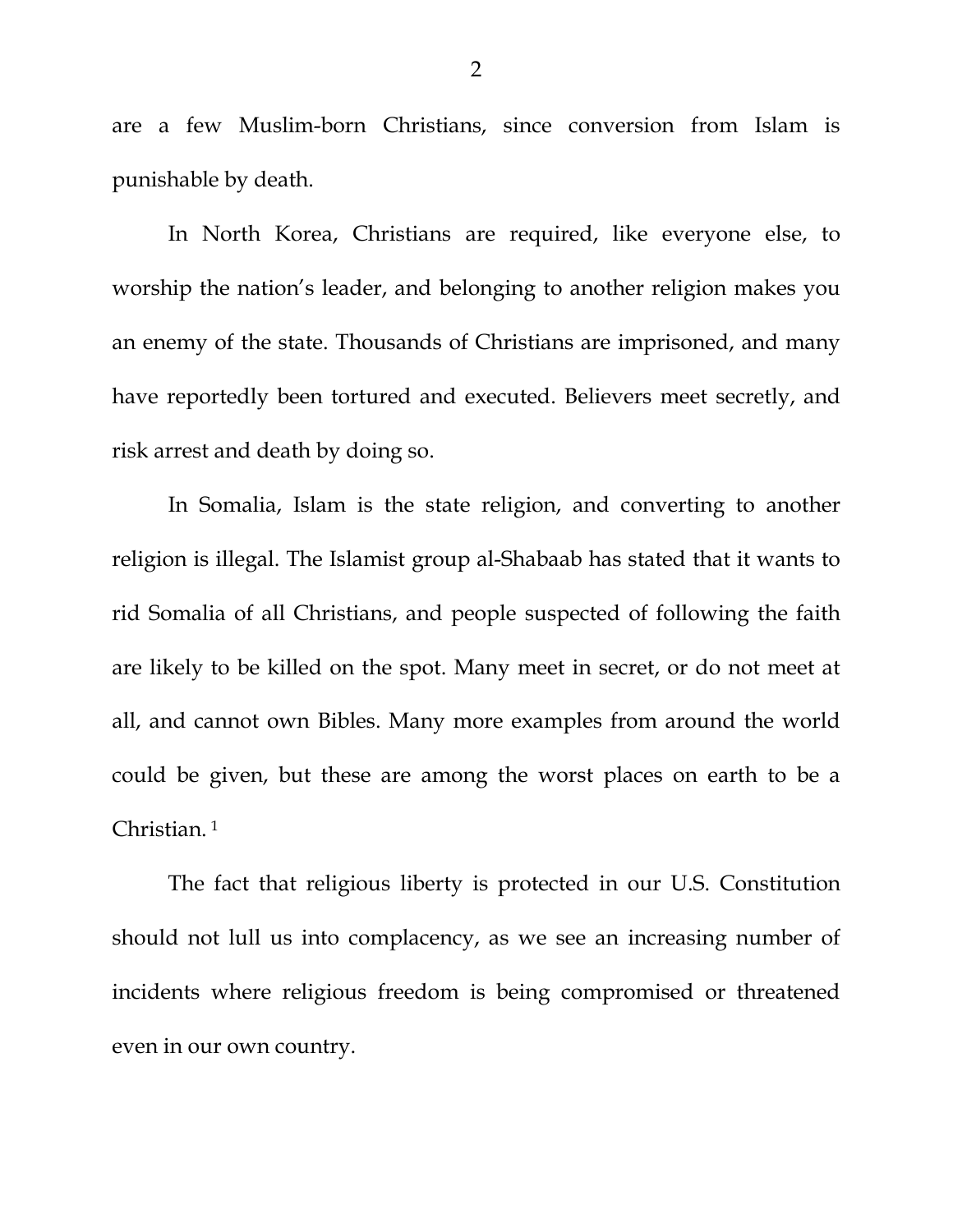In health care, for example, the Church has carried on the healing ministry of Christ for centuries by building institutions dedicated to medicine and accompaniment of the dying. Indeed, the Church invented the hospital as we know it. Today, orders like the Little Sisters of the Poor serve elderly low-income Americans of all backgrounds. But the Little Sisters' work is at risk because of lawsuits challenging the religious and moral exemption to the HHS contraception mandate, and Catholic hospitals are constantly defending themselves against lawsuits and government orders that try to force them to participate in harmful procedures, such as sterilization, gender reassignment surgery, and even abortion. It is unthinkable that we would undermine our mission to heal by destroying innocent life and harming the persons for whom we are called to care.

Another area of concern is with foster care and adoption services. Caring for "the orphan" is a demand of the gospel. Over the centuries, the Church has put this work of charity into practice by building adoption and foster care institutions. Today, the opioid crisis has put a strain on the foster care system. Yet while more children are waiting to be placed in families, faith-based child welfare providers are being targeted for closures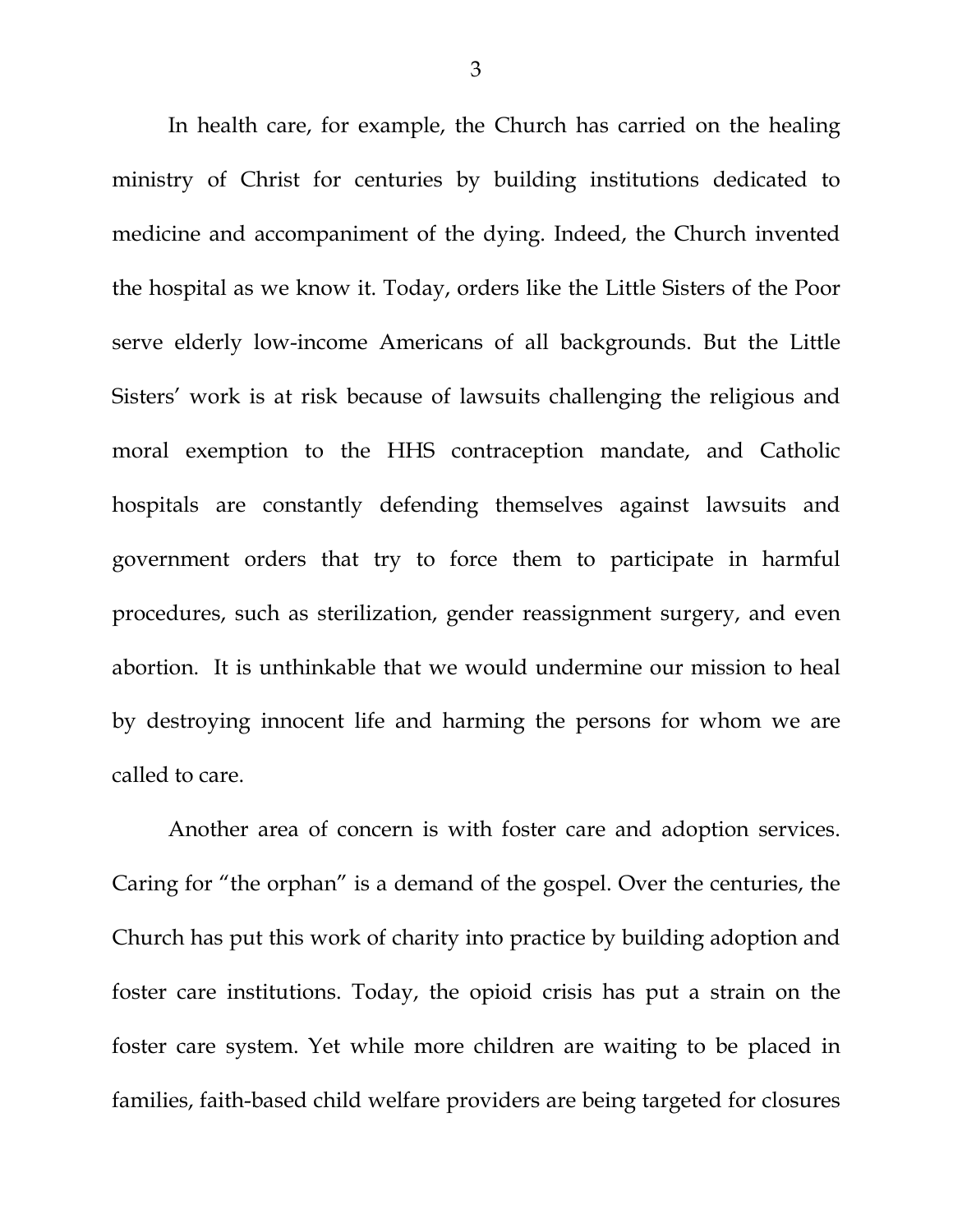because of their religious convictions. In places like Massachusetts, California, the District of Columbia, and Illinois, in fact right here in our own diocese, the faith-based service providers who have a track record of excellence in recruiting and assisting foster families have already been shut down. In Michigan, sexual orientation/gender identity activists have gone out of their way to challenge Catholic Charities, and Philadelphia Catholic Social Services is taking the struggle to continue to foster children to the Supreme Court. Moreover, in recent years, states that have worked to protect faith-based adoption and foster care have found themselves targeted by powerful corporations looking to appeal to activists. Intolerance for religious views has real consequences, and in this case, it is vulnerable children who have suffered.

Most recently, government actions in response to the coronavirus pandemic have also exposed bias against religious expression on the part of some civic officials. Just this past Friday, a federal judge ruled that New York Governor Andrew Cuomo and New York City Mayor Bill de Blasio violated the Constitution by restricting religious services while simultaneously condoning mass protests that took place across the state. In New York City, groups of protesters much larger than ten people — the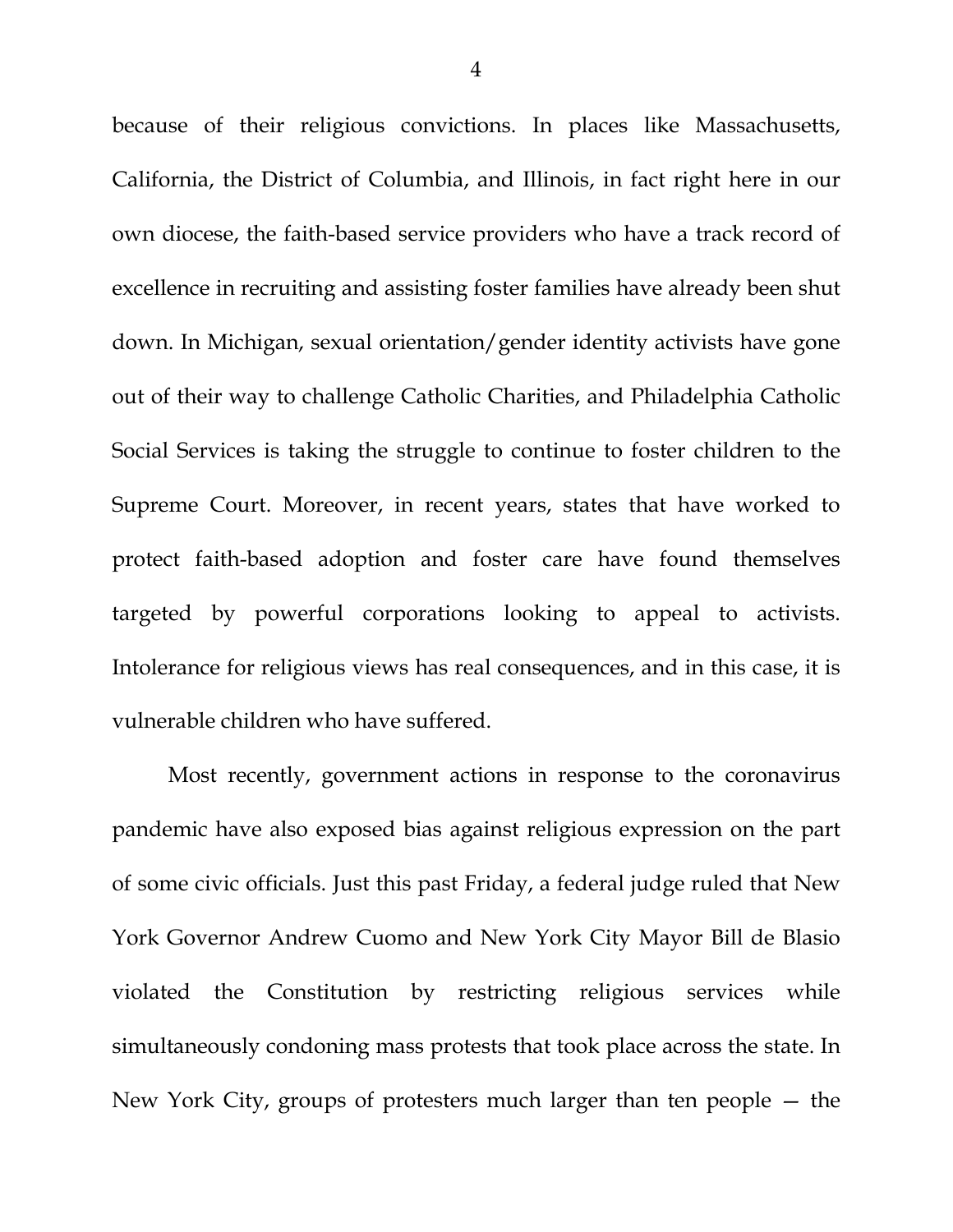limit de Blasio set for non-essential gatherings — were not broken up by law enforcement. But days after de Blasio spoke at a large protest in Brooklyn, a group of Hasidic Jewish children was kicked out of a park in Williamsburg by a police officer for not abiding by the ten-person limit.<sup>[2](#page-5-1)</sup>

Here in Illinois, churches were not allowed to have more than ten people present for religious services until a petition for an injunction was filed before the United States Supreme Court.

Cases such as these are a reminder that we must not grow complacent but must remain vigilant in defending the free exercise of religion. For this reason, the Catholic Bishops of the United States declared June 22nd to 29th this year to be Religious Freedom Week, urging that we pray, reflect, and take action to defend religious liberty, both here in this country and abroad.

Archbishop Thomas G. Wenski of Miami, the acting chairman of the U.S. Conference of Catholic Bishops' Committee for Religious Liberty, has encouraged Catholics to pray and uphold religious liberty at home and abroad during Religious Freedom Week 2020, which began on June 22nd, the Feast of Ss. Thomas More and John Fisher, and ends tomorrow, June 29th, the Solemnity of Ss. Peter and Paul.